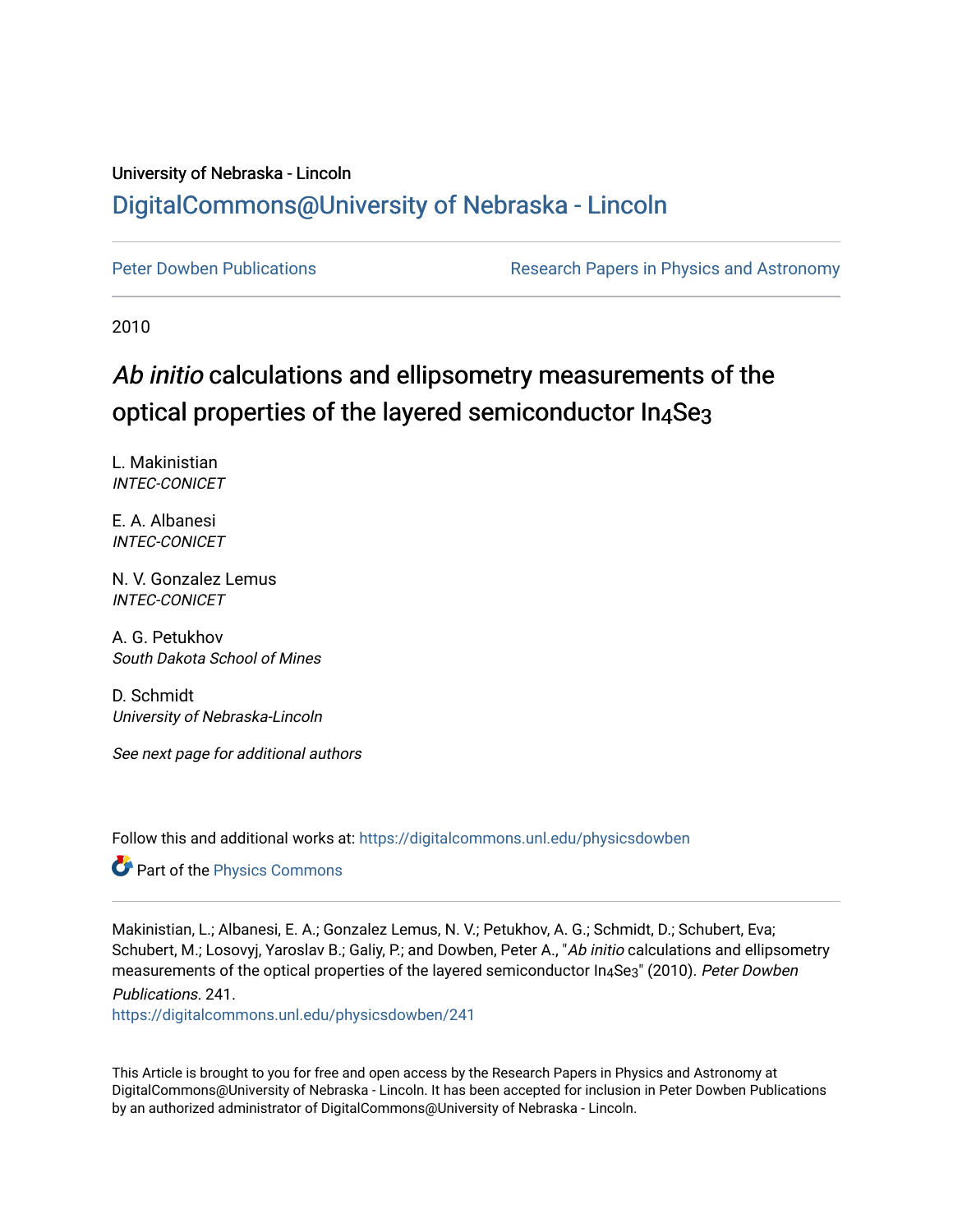### Authors

L. Makinistian, E. A. Albanesi, N. V. Gonzalez Lemus, A. G. Petukhov, D. Schmidt, Eva Schubert, M. Schubert, Yaroslav B. Losovyj, P. Galiy, and Peter A. Dowben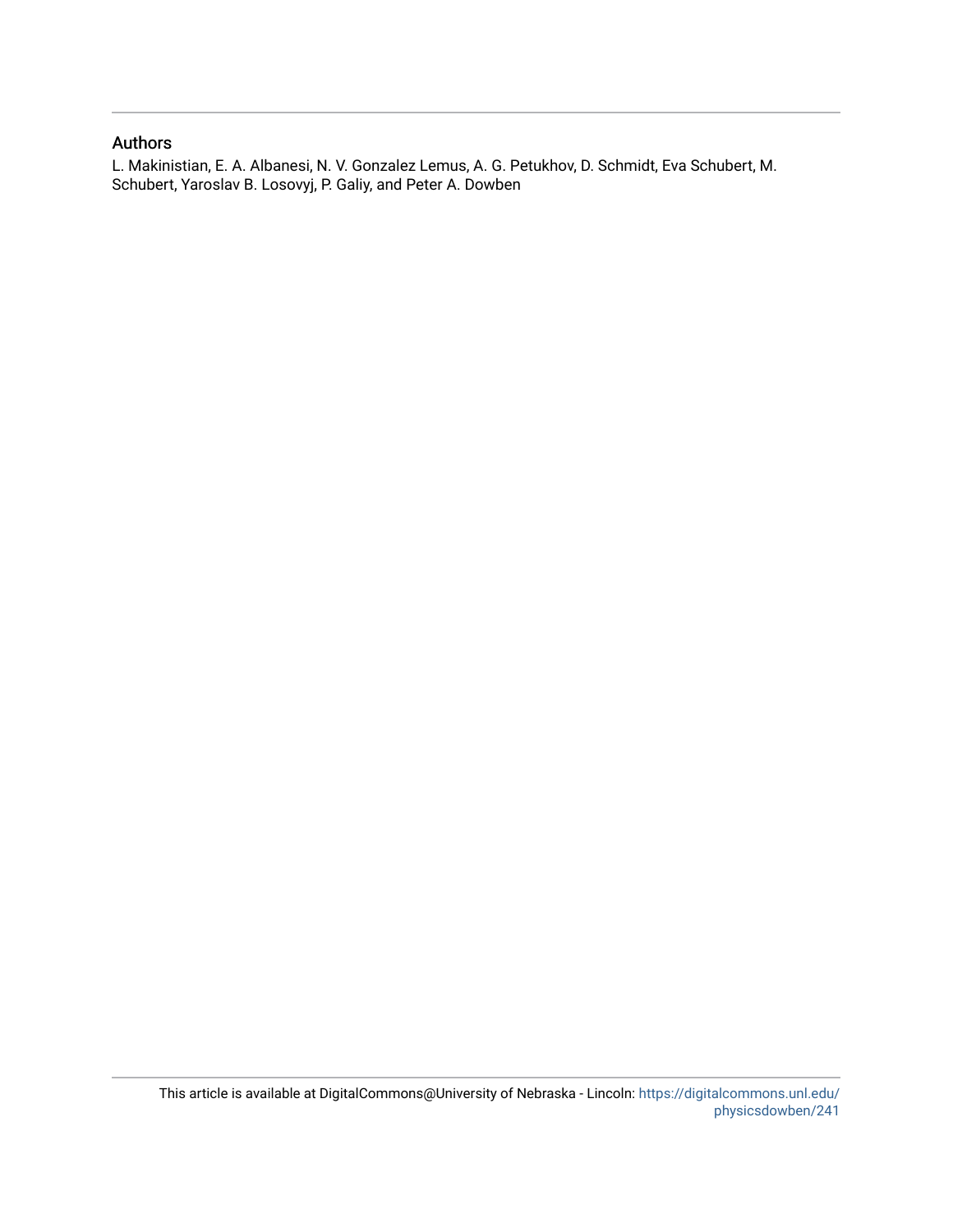## *Ab initio* **calculations and ellipsometry measurements of the optical properties** of the layered semiconductor In<sub>4</sub>Se<sub>3</sub>

L. Makinistian,<sup>1[,\\*](#page-8-0)</sup> E. A. Albanesi,<sup>1</sup> N. V. Gonzalez Lemus,<sup>1</sup> A. G. Petukhov,<sup>2</sup> D. Schmidt,<sup>3</sup> E. Schubert,<sup>3</sup> M. Schubert,<sup>3</sup> Ya. B. Losovyj,<sup>4</sup> P. Galiy,<sup>5</sup> and P. Dowben<sup>6</sup>

1 *INTEC-CONICET, Güemes 3450, 3000 Santa Fe, Argentina and Facultad de Ingeniería, Universidad Nacional de Entre Ríos, 3101 Oro Verde (ER), Argentina*

<sup>2</sup>*Department of Physics, South Dakota School of Mines, Rapid City, South Dakota 57701, USA*

<sup>3</sup>*Department of Electrical Engineering and Nebraska Center for Materials and Nanoscience, University of Nebraska, Lincoln, Nebraska*

*68588, USA*

4 *Center for Advanced Microstructures and Devices, Louisiana State University, Baton Rouge, Louisiana 70806, USA*

5 *Electronics Department, Ivan Franko National University of Lviv, 50 Dragomanov Str., 79005 Lviv, Ukraine*

<sup>6</sup>*Department of Physics and Astronomy and the Nebraska Center for Material and Nanoscience, University of Nebraska, Lincoln,*

*Nebraska 68588, USA*

(Received 5 October 2009; revised manuscript received 17 December 2009; published 26 February 2010)

In this work, we present a thorough study of the optical properties of the layered orthorhombic compound In<sub>4</sub>Se<sub>3</sub>. The dielectric function—real and imaginary parts, the complex refraction index, the reflectivity, the absorption coefficient, and the conductivity of  $In_4$ Se<sub>3</sub> were calculated with the inclusion of the spin-orbit interaction, using an *ab initio* FP-LAPW method based on DFT. Also, generalized ellipsometry was employed for more precise measurement of the anisotropic dielectric functions for polarization along crystal *a*, *b*, and *c* axes of orthorhombic absorbing  $In_4Se_3$  single crystals cut approximately parallel to (100) at photon energies from 0.76 to 3.1 eV. Our experimental results show a good agreement with our calculations. We discuss the location and nature of the main optical peaks appearing in the spectra. The obtained optical functions display a rather anisotropic behavior, mainly in the infrared-visible region. Our results seem to be predictive to a high extension, given the scarce experimental information about its optical properties.

DOI: [10.1103/PhysRevB.81.075217](http://dx.doi.org/10.1103/PhysRevB.81.075217)

PACS number(s): 71.20. - b, 78.20.Ci, 71.15.Mb

#### **I. INTRODUCTION**

The In<sub>4</sub>Se<sub>3</sub> orthorhombic crystal  $(D_{2h}^{12})$  is a narrow band gap semiconductor containing  $27$  atoms in the unit cell (see Fig. [1](#page-3-0)) and much is known about its band structure. It crystallizes in a layered structure with, in principle, weak interaction of the van der Waals type between the layers and strong covalent–ionic interactions within the layers.<sup>1</sup>

The material seems to have been less studied among the layered chalcogenides crystals, $2,3$  $2,3$  yet continues to attract attention as a natural low dimensional quasi-two-dimensional (quasi-2D) material in much the same way as occurs with layered systems with flat layers held together with van der Waals forces. Indeed, it was suggested that it could be suitable for fabrication of infrared optical fiber<sup>4</sup> and nanowires,<sup>5</sup> and a recent article reports an  $In_4Se_3$ -related material  $(In_4Se_3$ self-doped with Se deficiencies) with a high thermoelectric performance as an important candidate for recycling waste heat into useful electricity.<sup>6</sup> In addition,  $In_4Se_3$  polycrystalline thin films have been synthesized and suggested for photovoltaic applications[.7,](#page-8-7)[8](#page-8-8)

Also, other experimental [e.g., Auger spectroscopy, $9$  and single crystal surface characterization with STM, LEED, and XPS (Ref. [3](#page-8-3))] and theoretical (e.g., lattice dynamics modelization[,10](#page-8-10) pseudopotential band structure calculations<sup>11</sup>) studies have been reported. In previous work,<sup>12[–14](#page-9-0)</sup> we studied both the surface and the bulk electronic states, showing that the system does have a bulk band structure (i.e., discernable and significant band dispersion) perpendicular to the cleavage plane, $13$  with an anisotropic dispersion of about 1 eV in the In chain direction.<sup>12</sup> In spite of all these known details of the band structure, to the best of our knowledge neither experimental data (with the exception of far-infrared optical properties<sup>15[–17](#page-9-2)</sup>) nor theoretical calculations of wide range optical spectra of the  $In_4Se_3$  are available in the literature. Therefore, and since state-of-the-art calculations have sensibly improved, an exhaustive and updated theoretical study of the  $In_4Se_3$  optical properties based on *ab initio* calculations is quite desirable.

In this work, we present a thorough study of the optical properties of the system: the dielectric function—real and imaginary parts, the complex refraction index, the reflectivity, the absorption coefficient, and the conductivity of  $In_4Se_3$ were calculated with the inclusion of the spin-orbit interac-tion. Based on our previous electronic structure results,<sup>12[,14](#page-9-0)</sup> we discuss the location and nature of the main optical peaks appearing in the spectra. As a companion to the theory, we report the determination of the intrinsic orthorhombic optical properties for photon energies from 0.76 to 3.1 eV of  $In_4Se_3$ single crystals cut approximately parallel to (100). Biaxial optical properties of anisotropic bulk and thin film materials can be obtained by generalized ellipsometry. This concept has been demonstrated recently for numerous materials, and particularly for the orthorhombic,  $18-20$  monoclinic,  $21,22$  $21,22$  and triclini[c23](#page-9-7) materials. Our experimental results show a good agreement with our calculations.

We obtained optical properties with rather anisotropic behavior, mainly in the infrared–visible region, which can be explained with our model. Our results predict the optical properties on this system, to much higher energies than currently available from experiment.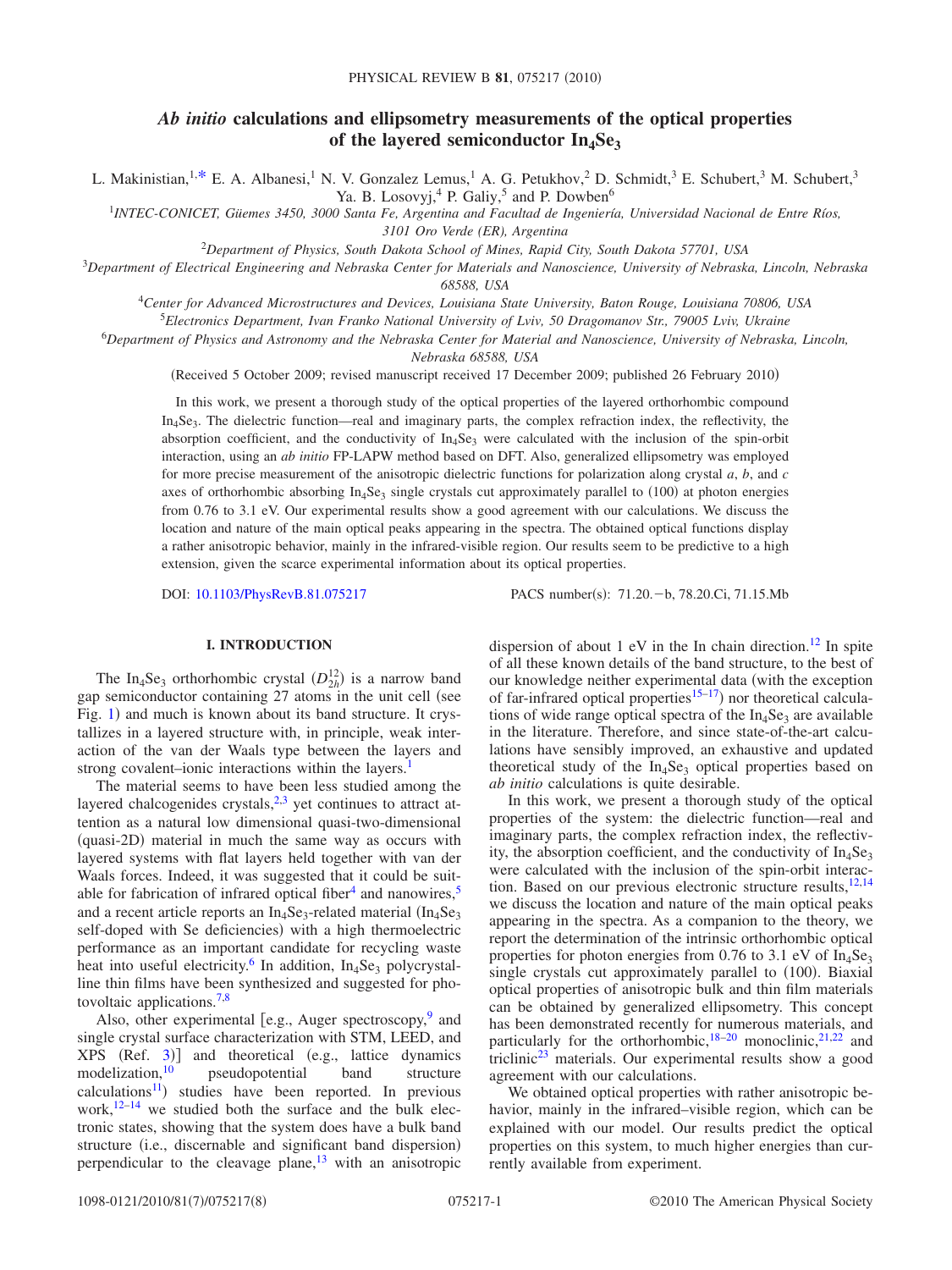<span id="page-3-0"></span>

FIG. 1. (Color online) Two unit cells of  $In_4Se_3$ . The axes *x*, *y*, and *z* correspond to the lattice parameters (Ref. [12](#page-8-12))  $a = 15.297(1)$ ,  $b=12.308(1)$ , and  $c=4.0810(5)$ , respectively. The cleavage is perpendicular to axis *x*. The seven inequivalent atoms are labeled in the lower unit cell.

#### **II. COMPUTATIONAL DETAILS**

#### **A. Method**

We modeled the  $In<sub>4</sub>Se<sub>3</sub>$  in the framework of the density functional theory  $(DFT),^{24-26}$  $(DFT),^{24-26}$  $(DFT),^{24-26}$  using a full potential linearized augmented plane-wave (FP-LAPW) method.<sup>27–[33](#page-9-11)</sup> In this work, we used the WIEN2K package,  $34$  which self-consistently finds the eigenvalues and eigenfunctions of the Kohn-Sham<sup>35</sup> equations for the system. As it is well known the local density approximation (LDA) (e.g., in the Perdew-Wang parametrization<sup>36</sup>) for the exchange and correlation potential has had great success in dealing with the calculation of electronic properties. However, it does not accurately describe some important properties, for example, there is a tendency to underestimate the band gaps. A formal correction is achieved by including the gradient of the charge density. This is the so-called generalized gradient approximation  $(GGA)$ ,<sup>[37](#page-9-15)</sup> which we used in the formal Engel-Vosko scheme.<sup>38</sup> We also tested the Perdew-Burke-Ernzerhof (PBE) parametrization scheme, $39-41$  $39-41$  but found, similarly to other authors[,42](#page-9-19)[,43](#page-9-20) that the Engel– Vosko scheme gives improved results of the band gap, so we present here only these latter. However, we present in Table [I](#page-3-1) our band gaps both with PBE and EV-GGA scheme, along with other reported in the literature. All these schemes usually underestimate the band gap. A common correction of this underestimation is the scissors operator, $46$  which can be used even when some non–rigid shifts of bands occur in semiconductors, provided that the *k* dependence of the error in the excitation energies is negligible. In particular, this approximation is often used in the

<span id="page-3-1"></span>TABLE I. Our calculated band gaps (in eV) in comparison with other calculations and experiment.

|            | Our cal. |        | Other calc.             |            |
|------------|----------|--------|-------------------------|------------|
|            | GGA-PBE  | GGA-EV | LDA                     | Expt.      |
| With SO    | 0.32     | 0.57   |                         | $0.65^{b}$ |
| Without SO | 0.32     | 0.58   | $\sim 0.3$ <sup>a</sup> |            |

a Reference [11.](#page-8-11)

<sup>b</sup>References [44](#page-9-34) and [45.](#page-9-35)

determination of the band gap offsets $47,48$  $47,48$  in considering interfaces between different semiconductors, and also when optical transitions are studied. $49,50$  $49,50$  Even though there are formal theoretical improvements like the GW and BSE methods,  $51-55$  $51-55$  these are still applied in solids using the k–independent scissors approximation due to its good performance and also to maintain the volume of calculations in a tractable way. $53-55$  Time-dependent DFT (TDDFT) (Ref. [56](#page-9-29)) is also making progress in non–linear optical properties such as those shown under the incidence of "strong" laser beams<sup>57</sup> or ultrafast phenomena in semiconductors[.58](#page-9-31) We have not used the scissors operator since our electronic structure calculations reproduce quite well the experimental band structure<sup>12</sup> and our band gap is comparable to those reported in the literature.

#### **B. Self-consistent electronic structure**

The calculation of optical properties begins with a selfconsistent electronic structure. This is a key requisite since the calculation of optical properties involves matrix elements from the momentum operator, and the eigenfunctions used in their calculation must be precise. We used 120 irreducible *k* points in the BZ for the self-consistent calculation, with a  $R_{MT}K_{max}$  product of 7. Here  $R_{MT}$  is the smallest of all atomic sphere radii and  $K_{max}$  is the plane-wave cutoff. The system has 28 (i.e., 7 times 4) atoms in the unit cell with seven crystallographically inequivalent sites (four indium and three selenium), each of which occupying four equivalent positions.

#### **C. Optical properties**

From our electronic structure calculations, we determined the imaginary part,  $\varepsilon_2(\omega)$ , of the complex dielectric function,  $\varepsilon(\omega)$ , integrating in *k* space (by the standard tetrahedron method<sup>59</sup>). The general expression for the complex dielectric tensor is $60$ 

$$
\varepsilon_2(\omega)_{\alpha\beta} = \frac{4\pi^2 e^2}{m^2 \omega^2} \sum_{i,f} \int \langle f|p_\alpha|i\rangle \langle f|p_\beta|i\rangle
$$
  
 
$$
\times W_i(1 - W_f) \delta(E_f - E_i - \hbar \omega) d^3k,
$$
 (1)

where  $\langle f|p_{\alpha}|i\rangle$  and  $\langle f|p_{\beta}|i\rangle$  are the dipole matrix elements corresponding to the  $\alpha$  and  $\beta$  directions of the crystal  $(x, y, \text{ or } z)$ , and  $f$  and  $i$ , are the final and initial states, respectively,  $W_n$  and  $E_n$  are the Fermi distribution function and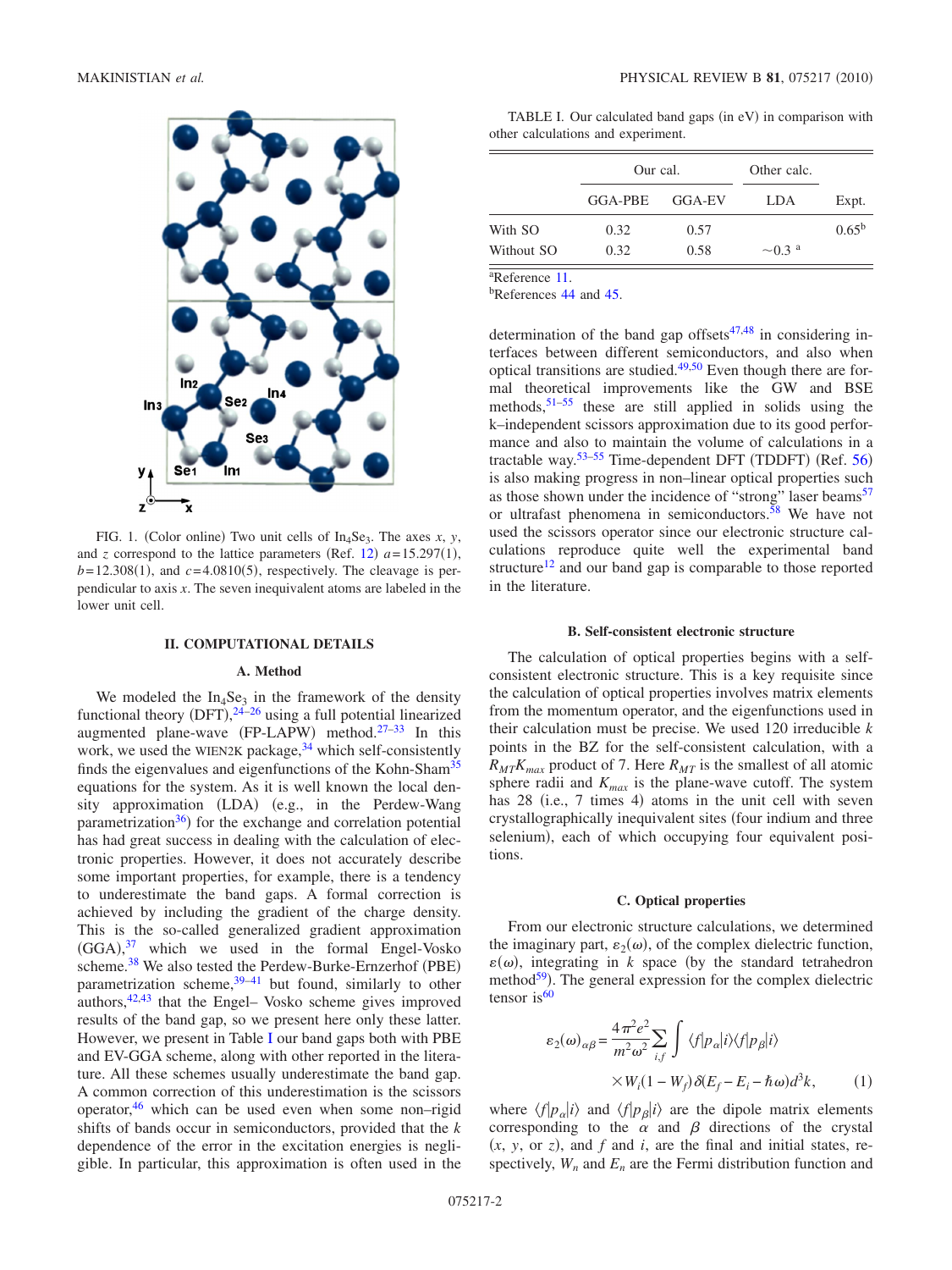$$
\varepsilon_1(\omega)_{\alpha\alpha} = 1 + \frac{2}{\pi} P \int_0^\infty \frac{\omega' \varepsilon_2(\omega')_{\alpha\alpha}}{\omega'^2 - \omega^2} d\omega', \tag{2}
$$

where *P* means the principal value of the integral. In order to give a complete discussion of the optical spectra of  $In_4Se_3$ , we also studied the real and imaginary parts of the complex refraction index  $\tilde{n}(\omega)_{\alpha\alpha} = n(\omega)_{\alpha\alpha} + ik(\omega)_{\alpha\alpha}$ , where  $n(\omega)$  is the ordinary refraction index and  $n(\omega)$  is the coefficient of extinction, obtained from  $[\tilde{n}(\omega)_{\alpha\alpha}]^2 = \varepsilon_1(\omega)_{\alpha\alpha} + i\varepsilon_2(\omega)_{\alpha\alpha}$ . Finally, we also computed the reflectivity according to

$$
R(\omega) = \left| \frac{1 - \tilde{n}(\omega)_{\alpha\alpha}^*}{1 + \tilde{n}(\omega)_{\alpha\alpha}^*} \right|^2 \tag{3}
$$

where  $*$  means conjugate complex, the coefficient of absorption,

$$
\alpha(\omega)_{\alpha\alpha} = \frac{2\omega}{c} \left( \frac{-\varepsilon_1(\omega)_{\alpha\alpha} + |\varepsilon(\omega)_{\alpha\alpha}|}{2} \right)^{1/2} = \frac{2\omega}{c} k(\omega)_{\alpha\alpha} \quad (4)
$$

and the conductivity using

$$
\text{Re} = \frac{\omega}{4\pi} \text{Im}[\varepsilon(\omega)_{\alpha\alpha}] = \frac{\omega}{4\pi} \varepsilon_2(\omega)_{\alpha\alpha}.
$$
 (5)

Our calculations, based on a ground state scheme as DFT, could imply inaccuracies due to the omission of the localfield correction and the electron–hole interaction. In order to improve these inaccuracies, new techniques capable of incorporating them to the absorption spectra description (still built upon the DFT framework) are being developed. $49,52,61-63$  $49,52,61-63$  $49,52,61-63$  $49,52,61-63$  In spite of those inaccuracies we found good agreement between theory and experiment, which suggests that those nonlinear effects are not of importance of  $In_4Se_3$ . This requires further confirmation by further theoretical and experimental studies. More sophisticated approaches to the theory than DFT and extending the energy range of the experimental measurements are likely to prove valuable.

#### **III. EXPERIMENTAL DESCRIPTION AND ANALYSIS**

Generalized ellipsometry allows for determination of the optical constants or alternatively dielectric constants for biaxial (dielectrically anisotropic) materials. For arbitrarily anisotropic materials, the complex ratio  $\rho$  of the *s*- and *p*-polarized reflectivities depends on the polarization state of the incident light. Measurement of  $\rho$  can be addressed within different presentations of the electromagnetic plane-wave response. Here we made use of the Stokes descriptive system. Real-valued Mueller matrix elements M*ij* connect the Stokes parameters before and after sample interaction.<sup>64[,65](#page-9-40)</sup> The Stokes vector elements for the traditional *p*−*s* polarization system are:  $S_0 = I_p + I_s$ ,  $S_1 = I_p - I_s$ ,  $S_2 = I_{45} - I_{-45}$ ,  $S_3 = I_{\sigma-} - I_{\sigma+}$ , where  $I_p$ ,  $I_s$ ,  $I_{45}$ ,  $\dot{I}_{-45}$ ,  $I_{\sigma-1}$ ,  $I_{\sigma+1}$  denote the intensities for the *p*, *s*, +45°, −45°, right-, and left-handed circularly polarized light components, respectively. Data analysis requires nonlinear regression methods, where measured and calculated generalized ellipsometry data were matched as closely as possible by varying appropriate physical model parameters. The data analysis require the setup of models for geometry (sample crystal axes orientation), and polarizability properties of the materials involved in the sample of interest.

For orthorhombic materials the major dielectric function values  $\varepsilon_{xx}$ ,  $\varepsilon_{yy}$ , and  $\varepsilon_{zz}$  for polarization along crystal axes *a*, b, and c, respectively, and Euler angle coordinates  $\varphi$ ,  $\psi$ , and  $\theta$  provide a complete description of the dielectric function tensor  $\varepsilon$  within the laboratory frame of reference, as defined in Eq.  $(12)$  of Ref. [66](#page-9-41) and in Fig. 1 of Ref. [67.](#page-9-42) In this work, the so-called wavelength-by-wavelength data inversion method was employed, i.e., in addition to model parameters  $\varphi$ ,  $\psi$ , and  $\theta$  constant for all wavelengths, function values  $\varepsilon_{xx}$ ,  $\varepsilon_{yy}$ , and  $\varepsilon_{zz}$  were obtained at each wavelength independent from spectrally adjacent wavelengths. Thereby, no *a priori* physical line shape model was implemented into our model analysis schemes, allowing for model unbiased extraction of intrinsic dielectric function values  $\varepsilon_{xx}$ ,  $\varepsilon_{yy}$ , and  $\varepsilon_{zz}$ .

The angle-resolved (angle of incidence  $\Phi_A$  and in-plane rotation angle  $\varphi$ ) spectroscopic Mueller matrix ellipsometry measurements were performed using a commercial instrument (M2000, J. A. Woollam Co., Inc.) within a spectral range from  $0.76$  to  $3.1$  eV. A near  $(100)$  surface of single crystal In<sub>4</sub>Se<sub>3</sub> with *a*-axis orientation approximately  $7^\circ$  off away from the surface normal was measured. The ellipsometer was mounted on an automatic variable  $\Phi_A$  and sample rotator  $\varphi$  stage.  $\Phi$ <sub>A</sub> was varied from 45° to 75° in steps of 10°, while  $\varphi$  was varied from 0° to 360° in steps of 5° The polarizer-compensator-sample-analyzer ellipsometer is capable of measuring 11 out of 16 Mueller matrix elements normalized to  $M_{11}$  (except for elements in fourth row).<sup>[64](#page-9-39)</sup> Figures [2](#page-5-0) and [3](#page-5-1) depict experimental and best–match model calculated data at selected wavelengths, angles of incidence and sample azimuth rotations. Given the fact that  $In_4Se_3$  is a corrugated but otherwise layered compound with an easy cleavage parallel to (100) planes (i.e., perpendicular to the a-axis), there are difficulties in preparing a high quality surface parallel to the *a*-axis, i.e.,  $\langle 100 \rangle$  direction or cleavage plane normal. These, in term, result in off axis ellipsometry data insufficiently reliable for comparison of the experiment with theory for  $\varepsilon_{xx}$ . We have therefore restricted our comparison between experiment and theory for the real and imaginary parts of the dielectric functions extracted along the  $\langle 010 \rangle$  and  $\langle 001 \rangle$  directions (i.e.,  $\varepsilon_{yy}$  and  $\varepsilon_{zz}$ ), which we discuss in Sec. [IV B.](#page-6-0)

#### **IV. DISCUSSION OF RESULTS**

#### **A. Band structure and DOS**

Figure [4](#page-5-2) shows the energy band structure with spin-orbit (SO) interaction—which is almost identical to those without, while Figs. [5](#page-5-3)[–7](#page-6-1) show several DOS.

The electronic structure of  $In_4Se_3$  without spin–orbit can be understood as four main bundles of valence bands and two of conduction bands (see Fig. [4](#page-5-2) and specially bottom floor of Fig. [5](#page-5-3)). There is a flat isotropic band between -15.30 and −14.25 eV, mostly due to the In *d* orbitals and a much lesser contribution of Se *s* states. This band is followed by a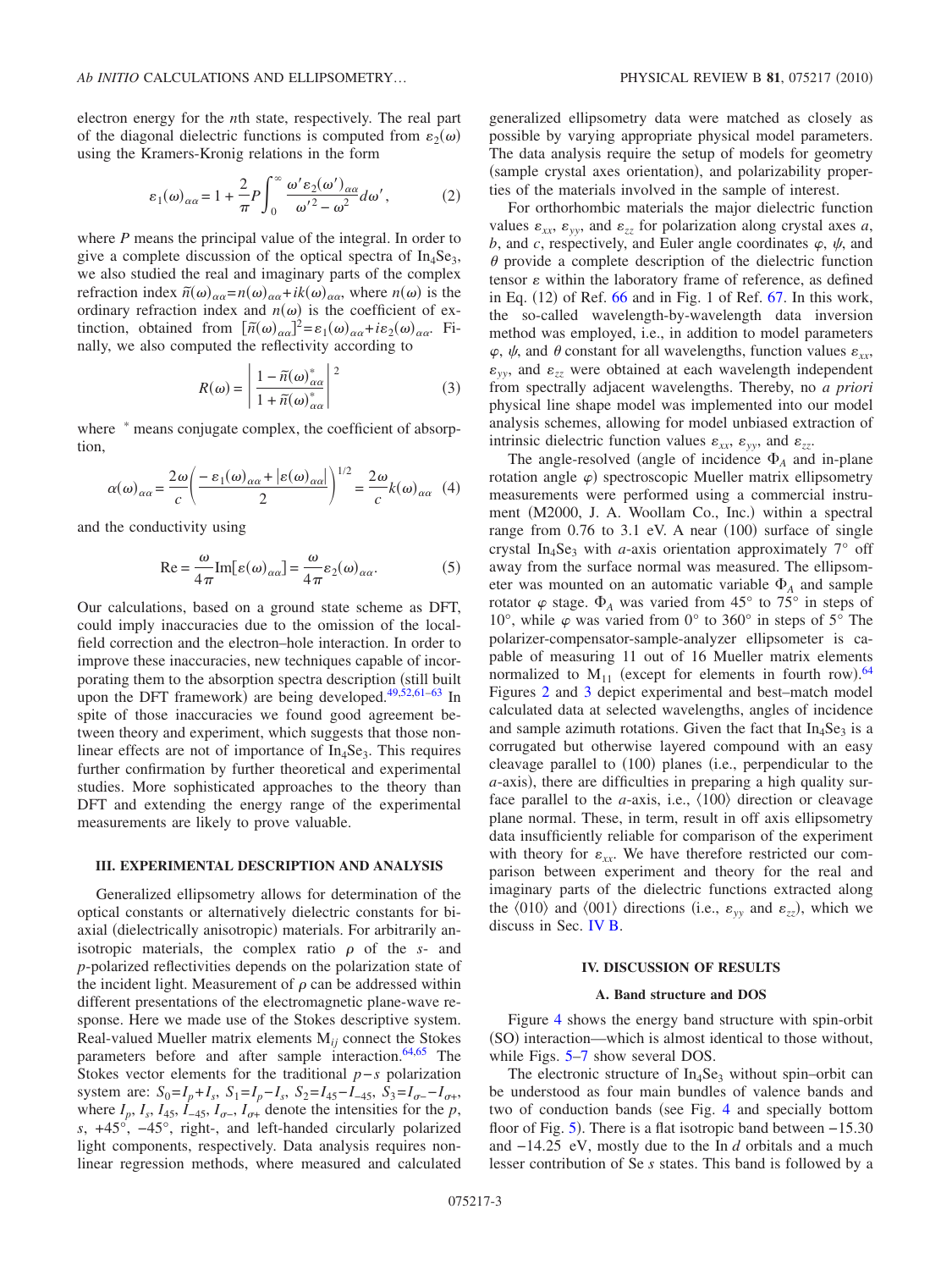<span id="page-5-0"></span>

FIG. 2. (Color online) Selected experimental (symbols) and best-match model calculated GE data  $M_{13}$ ,  $M_{14}$ ,  $M_{23}$ ,  $M_{24}$  versus sample azimuth rotation, at photon energy 2.1 eV, and various angle of incidence  $(\Psi_a=45^\circ, 55^\circ, 65^\circ, 75^\circ)$ .

less populatedï band resulting from Se *s* but also from the In  $d$  orbitals (though with a less significant contribution) between −13.50 and −11.90 eV binding energies. Then there is an empty (unoccupied) region between −11.90 and −6.83 eV below the Fermi level, where the bottom of the

<span id="page-5-1"></span>

FIG. 3. (Color online) Selected experimental (symbols) and best-match model calculated GE data  $M_{13}$ ,  $M_{14}$ ,  $M_{23}$ ,  $M_{24}$ , versus photon energy at sample azimuth rotation 240°, and angle of incidence  $(\Psi_a = 45^\circ, 55^\circ, 65^\circ, 75^\circ)$ .

<span id="page-5-2"></span>

FIG. 4. Band structure with the inclusion of the spin orbit interaction, calculated with the Engel–Vosko GGA.

valence band begins. At the bottom of the valence, we find four noticeable peaks  $(A-D \text{ in Fig. 5})$  $(A-D \text{ in Fig. 5})$  $(A-D \text{ in Fig. 5})$  due to similar contributions from In *s* and Se *p* electrons. The whole valence band is mostly formed by Se *p* electrons, except for energies above 5.00 eV where In *s* predominates (peaks A and B). The bands between −5.26 and −4.04 eV have equal contributions from In *s* and Se *p* orbitals. The bands above −4.04 eV are mostly formed by Se *p* electrons. As general observation, we note that crystallographically each of the nonequivalent Se atoms contribute an almost identical density of state (see second panel of Fig. [5](#page-5-3)). In contrast, In atoms show some differences, especially In4 atoms (see peaks  $C_{In}$  and  $F_{In}$  in the top panel of Fig. [5](#page-5-3)) with respect to the other In atoms.

<span id="page-5-3"></span>

FIG. 5. (Color online) Total DOS of the seven inequivalent atoms of the unit cell and (see bottom floor) comparison of the total DOS for the whole system with against without the inclusion of spin-orbit. wso: with SO, woso: without SO.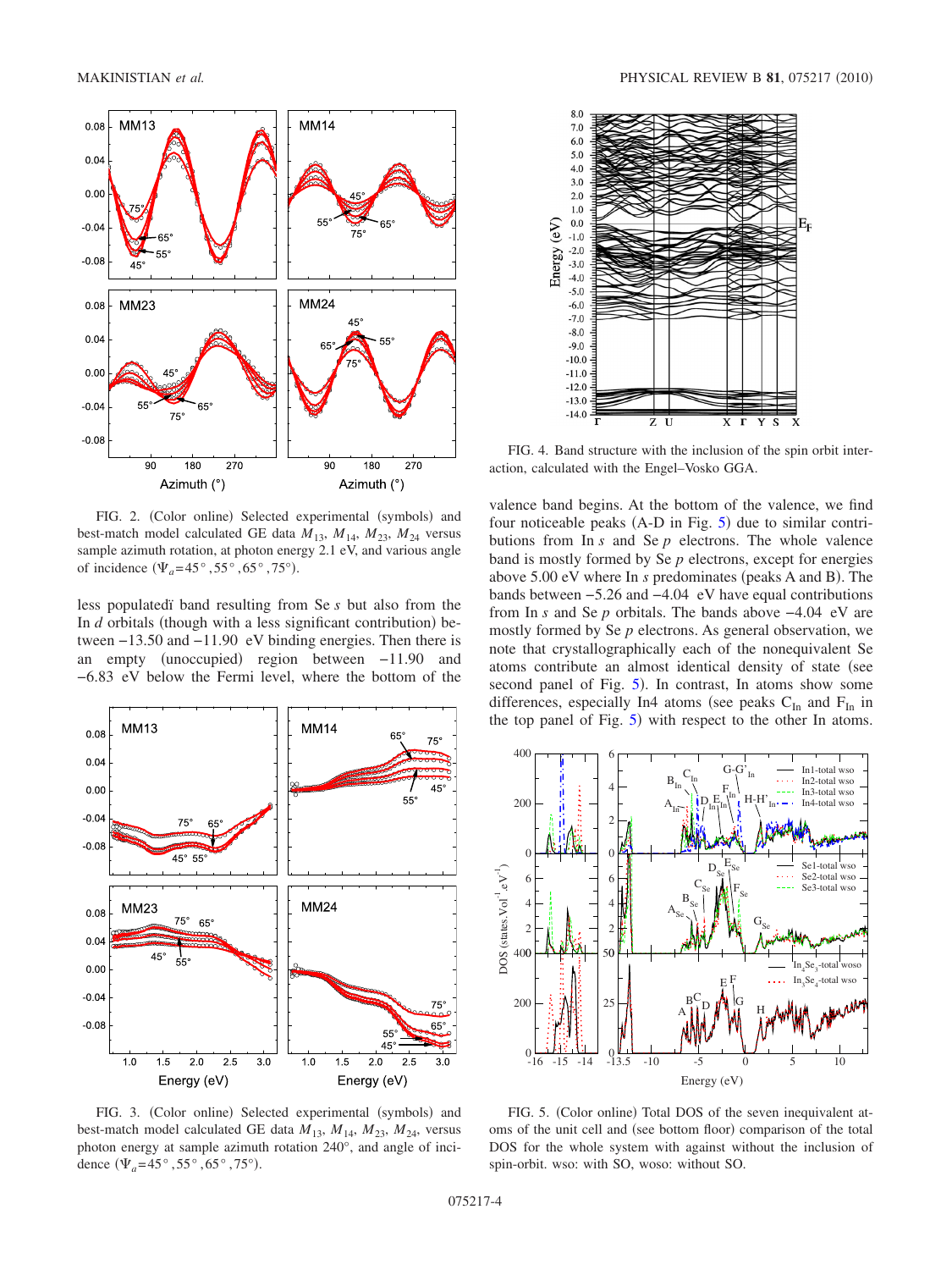

FIG. 6. (Color online) Orbital-resolved DOS of the four inequivalent atoms of Indium.

The conduction band is mainly *p*-like (with both In and Se contributions). However, there is a sharp peak in the DOS due to the In *s* orbitals near the bottom of the conduction band. A similar situation holds for the narrow In4 4*s* states near the valence band maximum. These *s*-cation states, hybridized with their *p*-cation and -anion counterparts, are very important for the physical properties of this material, since they define the band gap. The band gaps with and without spin–orbit are almost the same: 0.57 and 0.58 eV, respectively, both of them direct at  $\Gamma$ . Further, the morphology of the bands with and without spin-orbit is almost identical (see

<span id="page-6-1"></span>

FIG. 7. (Color online) Orbital-resolved DOS of the three inequivalent atoms of Selenium.

<span id="page-6-2"></span>TABLE II. Approximated location (E) of main total DOS struc-tures (labeled A to H, bottom floor of Fig. [5](#page-5-3)) and its component, atom- and orbital-resolved.

|           | E       |                                                  |
|-----------|---------|--------------------------------------------------|
| DOS peaks | (eV)    | Main atomic contributions                        |
| A         | $-6.35$ | $A_{In}$ (In2 s, In1 s, In3 s)                   |
| B         | $-5.69$ | $B_{I_n}$ (In3 s, In1 s, In4 s)                  |
|           |         | $A_{S_e}$ (Sel p, Se3 p)                         |
| C         | $-5.07$ | $C_{\text{In}}$ (In4 s)                          |
|           |         | $B_{S_e}$ (Se2 p, Se1 p, Se3 p)                  |
| D         | $-4.44$ | $D_{In}$ (In4 s, In2 s, In3 s, In1 s)            |
|           |         | $C_{S_p}$ (Se2 p, Se3 p, Se1 p)                  |
| Е         | $-2.49$ | $D_{S_{\alpha}}$ (Se p)                          |
|           |         | $E_{In}$ (In1 p In3 p)                           |
| F         | $-1.31$ | $E_{S_{\rm P}}$ (Se p), $E_{In}$ (In s)          |
|           |         | $G_{In}$ (In2 p, In1 p, In3 p)                   |
|           |         | $F_{In}$ (In4 s)                                 |
| G         | $-0.67$ | $F_{S_{\alpha}}$ (Se1 p, Se2 p, Se1 p)           |
|           |         | $G_{In}$ (In4 s), $G_{In}$ (In2 p, In1 p, In3 p) |
| Н         | 1.64    | $H_{In}$ (In1 s, In2 s, In3 s), $H_{In}$ (In4 p) |
|           |         | $G_{S_{\rho}}$ (Se p)                            |

also comparison of the DOS in the bottom panel of Fig. [5](#page-5-3)), except for minor splittings of the band all over the BZ. There is however a strong and noticeable splitting of the bands around −15 eV into four sharply defined bands. Table [II](#page-6-2) shows the approximate location of the main structures of the total DOS, as well as the most important contributions to them, atomic and orbital resolved.

#### **B. Optical properties**

<span id="page-6-0"></span>In order to assess convergence of the optical properties, we calculated  $\varepsilon_2$  with increasingly finer meshes for the discretization of the BZ: 144, 192, and 300 *k* points without the spin-orbit (SO) interaction, and 144 *k* points with it. All of them were coincident, therefore, we assume convergence at 144 *k* points and report all optical spectra with spin orbit. All the calculated optical spectra are presented in Fig. [8](#page-7-0)  $(\varepsilon_1, \varepsilon_2, n, \text{ and } k)$  and Fig. [9](#page-7-1)  $(R, \alpha, \text{ and } \sigma)$ , and the location (in energy) of their main structures is tabulated in Tables [III](#page-7-2) and [IV.](#page-8-14) It can be seen in all spectra that the material has a triaxial anisotropy for energies up to  $\sim$ 1.5 eV, and a quasi-2D behavior for higher energies, since curves for the *x* and *y* axes are very similar (though not identical), while those for the  $z$  axis are clearly different (in amplitude and/or shape). Finally, we note that isotropy only appears in small isolated energy ranges above 15 eV.

*Dispersion*. The real part of the dielectric function  $(\varepsilon_1)$  is closely related to the dispersion of incident photons by the material, so is the refractive index  $(n)$ , and in a less obvious way is the reflectivity (that actually results from the combination of absorption and dispersion), which are presented in Fig. [8](#page-7-0) ( $\varepsilon_1$  and *n*) and 9 (*R*). It can be seen that  $n_{xx}$  has its main peak  $(1_x)$  coinciding with that of  $n_{yy}(0_y)$  at 1.84 eV. In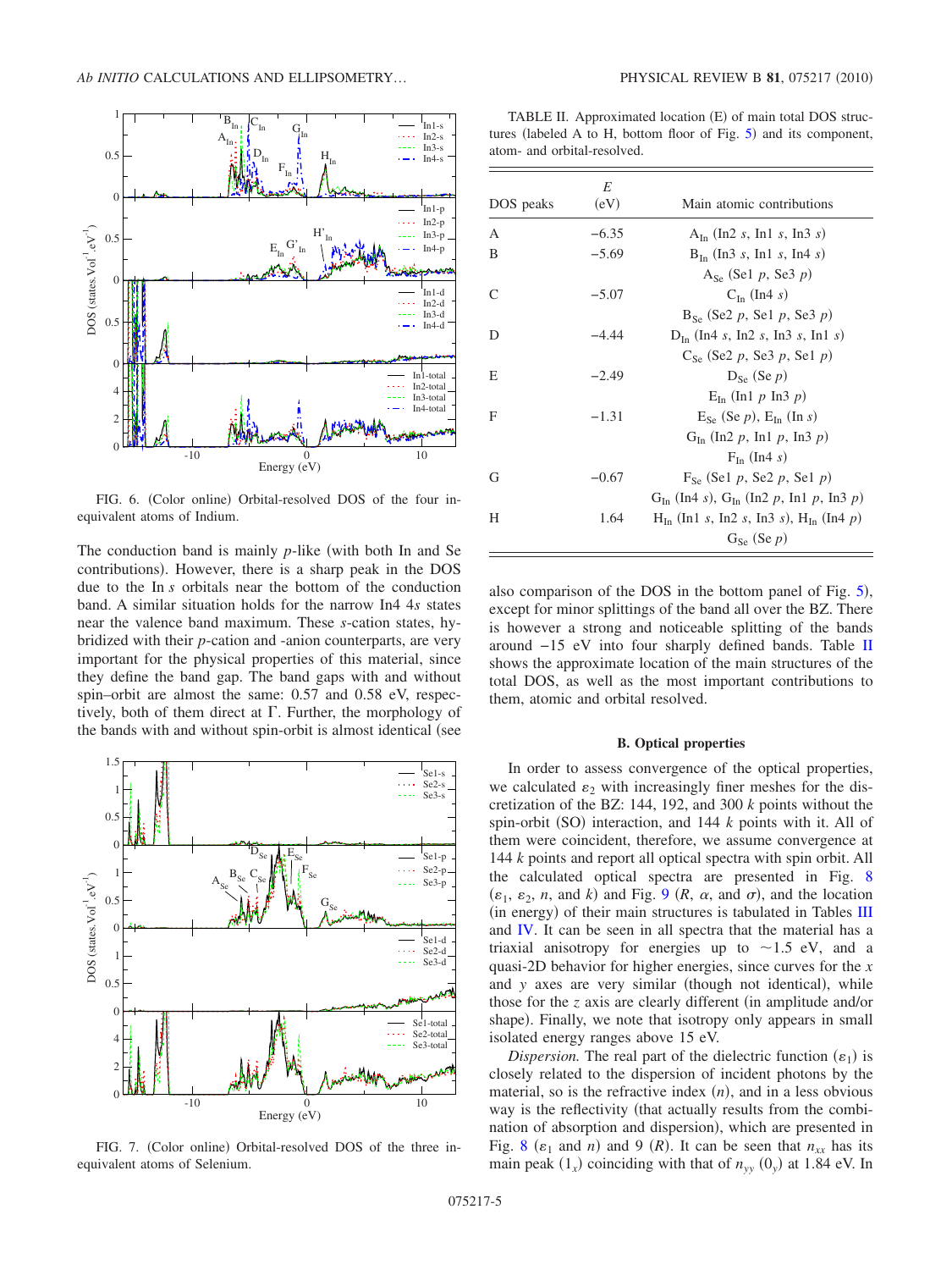<span id="page-7-0"></span>

FIG. 8. (Color online) Top to bottom floors: real  $(\varepsilon_1)$  and imaginary  $(\varepsilon_2)$  part of the dielectric function comparing with experiment for *yy* and *zz* axes-, index of refraction (*n*) and coefficient of extinction  $(k)$ . The position (in eV) of the labeled peaks is in Table [III.](#page-7-2)

fact both indexes coincide almost exactly in the range from  $\sim$ 1.3 to 3.0 eV and also for  $E \sim$ 3.5 eV, i.e., the material is birefringent in the near IR-visible and also from the UVB up in the spectrum. It shows, however, a triaxial behavior in the range 3.0–3.5 eV (blue to UVA range). As to  $n_{zz}$  it shows a blunt plateau rather than a pronounced peak. The real part of - follows closely the morphology of *n*, and for *yy* and *zz* axes we also present ellipsometry measurements showing excellent agreement with theory for energies up to  $\sim$  2.0 eV. While there is a faster drop of the remaining experimental points for higher energies, up to 3.1. With respect to the reflectivity, it oscillates between  $\sim$ 30% and  $\sim$ 50% for incident energies up to  $\sim$ 12.5 eV, where it drops sensibly. In addition, it is to be noticed that reflectivity shows strong anisotropy for energies above 7.5 eV while in the other properties, anisotropy apparently decreases: reflectivity just enhances the effect of what in other properties appears as small differences among the different axes.

*Energy intake.* The imaginary part of the dielectric function  $(\varepsilon_2)$  is closely related to the intake of energy by the material, and so are the coefficients of extinction  $(k)$  and absorption  $(\alpha)$ , and the optical conductivity  $(\sigma)$ , which are

<span id="page-7-1"></span>

FIG. 9. (Color online) Reflectivity (R), absorption coefficient  $(\alpha)$  and real part of the diagonal elements of the optical conductivity tensor ( $\text{Re}[\sigma]$ ). The position (in eV) of the labeled peaks is in Table [IV.](#page-8-14)

presented in Figs. [8](#page-7-0) ( $\varepsilon_2$  and *k*) and [9](#page-7-1) ( $\alpha$  and  $\sigma$ ). The general similarity of all these properties is clear: they have a gap at low energy (which is the optical manifestation of the electronic band gap), after which they rise, have some complicated fine structure, and then decay as photon energies increase ( $E_{ph} \gtrsim 5$  eV). In all of them the property for the *x* axis

<span id="page-7-2"></span>TABLE III. Values at  $E=0$  and approximate positions (in eV) of main peaks of the optical properties of  $In<sub>4</sub>Se<sub>3</sub>$ .

|                      |                            | $\varepsilon_1$  | $\varepsilon_2$                      |                            |      |      |  |  |
|----------------------|----------------------------|------------------|--------------------------------------|----------------------------|------|------|--|--|
| Peaks                | $\boldsymbol{\mathcal{X}}$ | $\mathcal{Y}$    | $\ensuremath{\mathnormal{Z}}\xspace$ | $\boldsymbol{\mathcal{X}}$ | у    | Z    |  |  |
| $\varepsilon_{1E=0}$ | 13.04                      | 11.61            | 9.87                                 |                            |      |      |  |  |
| $\boldsymbol{0}$     | 0.70                       | 1.79             | 2.31                                 | 0.58                       | 1.06 | 1.42 |  |  |
| $\mathbf{1}$         | 1.75                       | 3.79             | 3.37                                 | 2.58                       | 2.45 | 3.87 |  |  |
| $\overline{c}$       | 3.50                       |                  | 4.64                                 | 3.77                       | 3.20 | 4.83 |  |  |
| 3                    | 4.85                       |                  |                                      | 5.19                       | 3.98 | 5.81 |  |  |
| 4                    |                            |                  |                                      | 9.13                       |      | 6.71 |  |  |
|                      |                            | $\boldsymbol{n}$ |                                      |                            | k    |      |  |  |
| Peaks                | $\boldsymbol{\mathcal{X}}$ | $\mathcal{Y}$    | $\ensuremath{\mathnormal{Z}}\xspace$ | $\boldsymbol{\mathcal{X}}$ | у    | Z    |  |  |
| $n_{E=0}$            | 3.62                       | 3.41             | 3.14                                 |                            |      |      |  |  |
| $\boldsymbol{0}$     | 0.69                       | 1.91             | 2.67                                 | 0.62                       | 1.19 | 1.43 |  |  |
| $\mathbf{1}$         | 1.84                       | 3.06             | 3.52                                 | 3.02                       | 2.48 | 4.19 |  |  |
| $\overline{c}$       | 3.61                       | 3.70             | 5.76                                 | 4.18                       | 3.30 | 4.98 |  |  |
| 3                    | 4.94                       |                  | 6.69                                 | 5.46                       | 4.73 | 6.06 |  |  |
| 4                    | 9.02                       |                  |                                      | 9.41                       |      | 7.26 |  |  |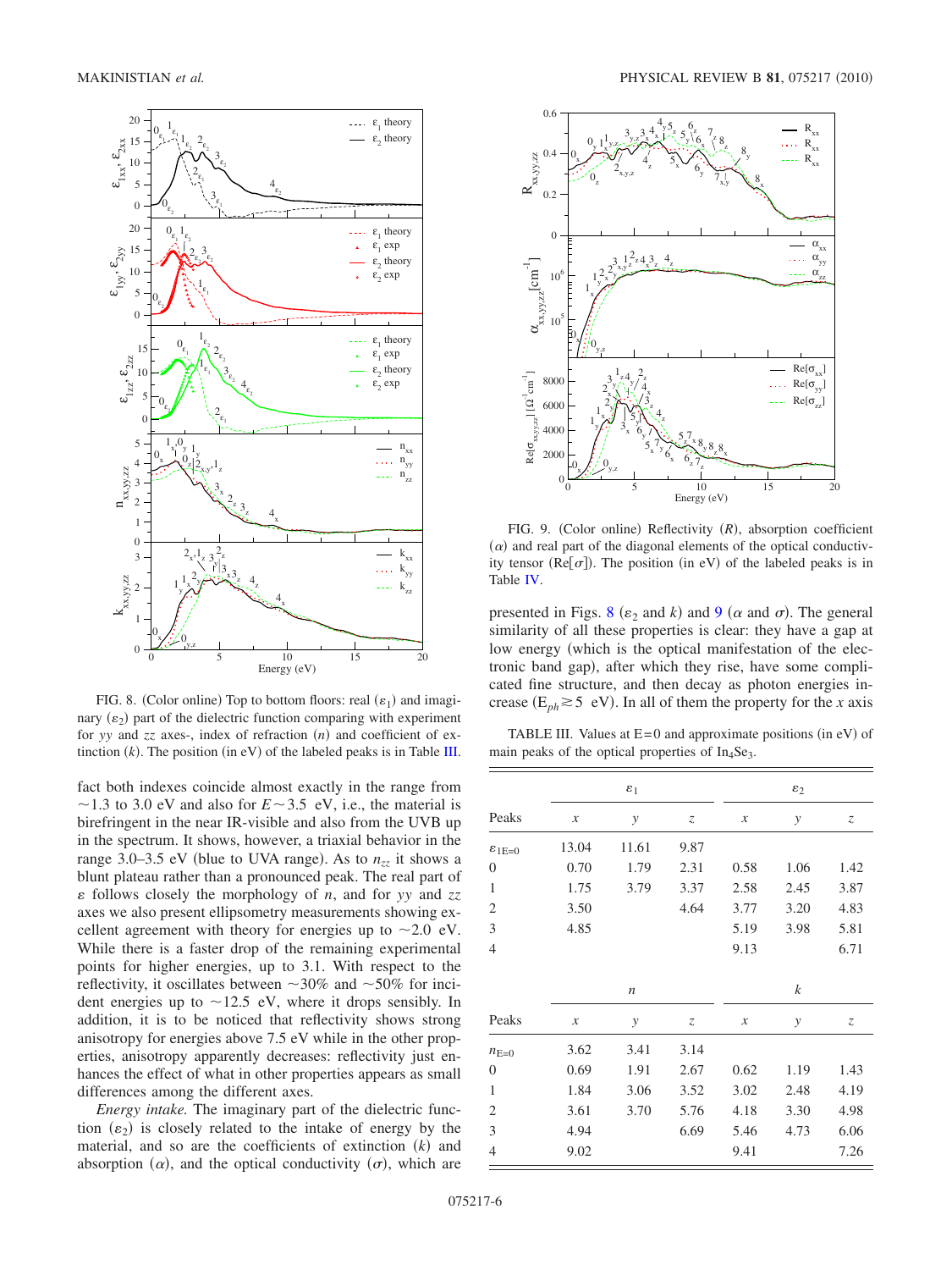<span id="page-8-14"></span>

| Peaks          | $\alpha$                   |      |      | $\boldsymbol{R}$           |       |       |                            | $\text{Re}[\sigma]$ |       |  |
|----------------|----------------------------|------|------|----------------------------|-------|-------|----------------------------|---------------------|-------|--|
|                | $\boldsymbol{\mathcal{X}}$ | у    | Z    | $\boldsymbol{\mathcal{X}}$ | у     | Z     | $\boldsymbol{\mathcal{X}}$ | у                   | Z     |  |
| $R_{E=0}$      |                            |      |      | 0.32                       | 0.30  | 0.27  |                            |                     |       |  |
| $\mathbf{1}$   | 0.72                       | 1.10 | 1.30 | 0.58                       | 2.23  | 1.79  | 0.64                       | 1.16                | 1.51  |  |
| 2              | 2.98                       | 3.29 | 5.15 | 3.28                       | 4.01  | 4.10  | 3.85                       | 3.27                | 4.79  |  |
| 3              | 3.90                       | 4.03 | 6.21 | 4.49                       | 5.11  | 5.11  | 4.25                       | 4.00                | 5.84  |  |
| $\overline{4}$ | 5.60                       |      | 7.34 | 5.47                       | 7.18  | 6.16  | 5.24                       | 4.44                | 6.69  |  |
| 5              |                            |      |      | 6.53                       | 8.61  | 7.69  | 6.33                       | 5.01                | 8.30  |  |
| 6              |                            |      |      | 7.85                       | 9.84  | 9.36  | 7.80                       | 5.44                | 9.04  |  |
| 7              |                            |      |      | 9.75                       | 11.76 | 10.27 | 9.07                       | 7.00                | 9.82  |  |
| 8              |                            |      |      | 11.35                      | 12.40 | 11.53 | 11.38                      | 9.57                | 10.86 |  |

TABLE IV. Values at  $E=0$  and approximate positions (in eV) of main peaks of the optical properties of In<sub>4</sub>Se<sub>3</sub>.

rises first (i.e., for a lower energy, see  $0_x$  in Tables [III](#page-7-2) and [IV](#page-8-14)) followed by the other two axes almost together  $(0_y \text{ and } 0_z)$ . They, however, separate from each other from  $\sim 1.5$  eV on since the spectra for photons polarized in the *z* direction grow slower. Indeed, the first and only peak of for instance  $\varepsilon_{2zz}$  (2<sub>z</sub>), is shifted upward in energy and almost coincides with the second peak of the other two curves  $(\varepsilon_{2xx}$  and  $\varepsilon_{2yy})$ . The peak  $1_z$  (3.02 eV) seems to be due to the transition  $F \rightarrow H$  [1.64 – (-1.31) = 2.95 ~ 3.02]. We also present experimental curves for  $\varepsilon_2$  in the range from 0.76 to 3.1 eV for the  $b$ - and *c*-axes. As for  $\varepsilon_1$ , the agreement between theory and experiment is excellent up to  $\sim$  2.0 eV (e.g., for  $\varepsilon_{yy}$  theory and experiment coincide exactly). For higher energies the experimental  $\varepsilon_{zz}$  rise faster, while the experimental  $\varepsilon_{yy}$  overshoots our calculations, which still correctly predict the energy location of peak  $1_{\epsilon_2}$  (see Fig. [8](#page-7-0)).

#### **V. CONCLUSIONS**

We have performed what to the best of our knowledge is the first computational analysis of the optical properties of the binary compound  $In_4Se_3$ . We also performed ellipsometry measurements and determined the real and imaginary parts of the dielectric function, finding good agreement with the theoretical results. Given the scarce availability of experimental measurements on the system, our spectra result rather predictive, showing bi- and triaxial anisotropy for different ranges of incident photon energy. We highlight the importance of our calculations for the *xx* axis, since measurements in that direction face serious experimental difficulties.

#### **ACKNOWLEDGMENTS**

L.M., E.A.A., and N.V.G.L. acknowledge financial support from the Consejo Nacional de Investigaciones Científicas y Técnicas (CONICET), the Universidad Nacional de Entre Ríos (UNER) Argentina, and the Agencia de Promoción Científica y Tecnológica (ANPCyT). D.S., M.S. and E.S. acknowledge support in part from NSF SGER ECCS-0824920, CAREER ECCS-0846329, DMR-0907475, MRI DMR-0922937, MRSEC QSPIN DMR-0820521, and J.A. Woollam Foundation.

- <span id="page-8-1"></span><span id="page-8-0"></span>\*Author to whom correspondence should be addressed; lmakinistian@santafe-conicet.gov.ar
	- <sup>1</sup>U. Schwarz, H. Hillebrecht, H. Deiseroth, and R. Walther, Z. Kristallogr. 210, 342 (1995).
- <span id="page-8-2"></span>2W. Jaegermann, A. Klein, and C. Pettenkofer, *Physics and Chemistry of Materials with Low-Dimensional Structures*, edited by H. P. Hughes and H. I. Starnberg (Kluwer Academic Publishers, Dordrecht, 2000), Vol. 24, pp. 317-402.
- <span id="page-8-3"></span><sup>3</sup>O. Balitskii, V. Savchyn, B. Jaeckel, and W. Jaegermannand, Physica E 22, 921 (2004).
- <span id="page-8-4"></span>4T. Gertovich, S. Grineva, B. Gritsiuk, A. Ogorodnika, O. Stoliarchuk, and K. Tovstiuk, Ukr. Fiz. Zh. (Russ. Ed.) 27, 1191  $(1982).$
- <span id="page-8-5"></span>5P. Galiy, T. Nenchuk, O. Dveriy, A. Ciszewski, P. Mazur, and S. Zuber, Physica E 41, 465 (2009).
- <span id="page-8-6"></span><sup>6</sup> J. Rhyee, K. H. Lee, S. Lee, E. Cho, S. Kim, E. Lee, Y. Kwona, J. Shim, and G. Kotliar, Nature (London) 459, 965 (2009).
- <span id="page-8-7"></span>7N. Benramdane and R. Musho, Sol. Energy Mater. Sol. Cells **37**, 367 (1995).
- <span id="page-8-8"></span><sup>8</sup>T. Melnychuk, V. Strebegev, and G. Vorobets, Appl. Surf. Sci. **254**, 1002 (2007).
- <span id="page-8-9"></span><sup>9</sup>P. Galiy, T. Nenchuk, J. Stakhira, and Y. Fiyala, J. Electron Spectrosc. Relat. Phenom. **105**, 91 (1999).
- <span id="page-8-10"></span>10D. Bercha and K. Rushchanski, Phys. Solid State **40**, 1906  $(1998).$
- <span id="page-8-11"></span><sup>11</sup>M. Sznajder, K. Rushchanskii, L. Kharkhalis, and D. Bercha, Phys. Status Solidi B 243, 592 (2006), and references therein.
- <span id="page-8-12"></span>12Y. B. Losovyj, M. Klinke, E. Cai, I. Rodriguez, J. Zhang, L. Makinistian, A. G. Petukhov, E. A. Albanesi, P. Galiy, Y. Fiyala, Jing Liu, and P. A. Dowben, Appl. Phys. Lett. **92**, 122107  $(2008).$
- <span id="page-8-13"></span><sup>13</sup> J. Liu, Y. Losovyj, T. Komesu, P. Dowben, L. Makinistian, E. Albanesi, A. Petukhov, P. Galiy, and Y. Fiyala, Appl. Surf. Sci. 254, 4322 (2008).